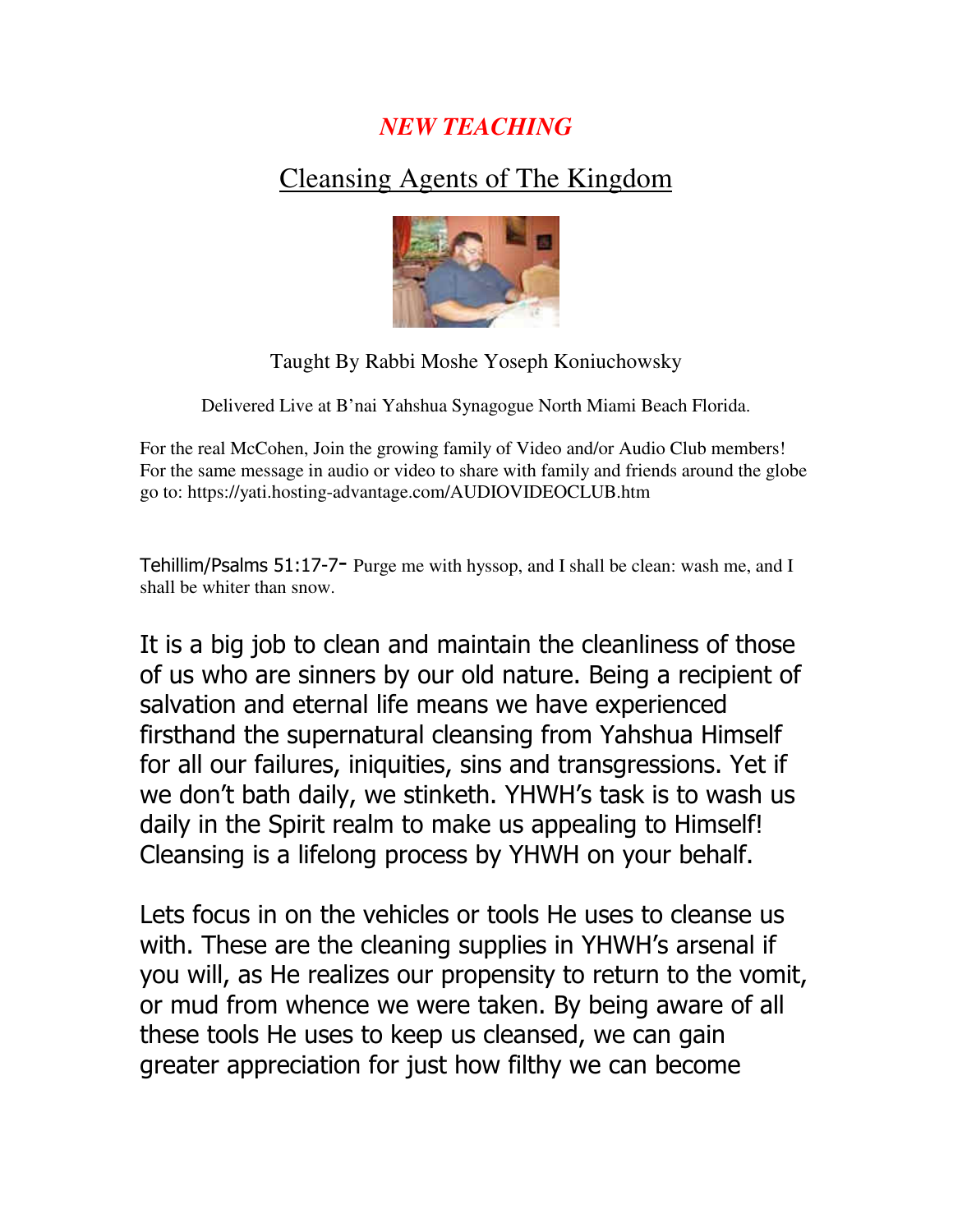before Him, even as believers, and thus how great our YHWH's daily care is for us as well.

Agent # 1- Devar YHWH-Word of YHWH-Tehillim 119:9 How shall a young man cleanse his path? By guarding it according to Your word. Yochanan/John 15:3 *Now you are clean through the word that I have spoken to you.* His word renews our hearts and minds.

Agent # 2- Water of YHWH- Ezekiel 36:25-*Then will I sprinkle clean mayim upon you, and you shall be clean: from all your filthiness, and from all your idols, will I cleanse you.* 

The waters of mikvah, which are the appointed time for us to renounce all filthy old ways and old religious thinking. Unlike religion the Torah allows baptism any time anywhere with or without a presiding minister. Most mikvahs are taken by the individual to renounce filthiness. Heaven tends to open to these times of private confession, seen in a holy mikvah/immersion.

Ephsiyah/Ephesians 5:26- A secondary meaning of water of the Word is seen here in Ephsiyah/Ephesians 5:26. Here it is a synonym for the Word. Same as YHWH's word. Waters here mean abundant portions of YHWH's Word. See Zacharyah/Zechariah 13:1. These large doses are also referred to as fountains.

Agent  $#$  3-The Ruach Ha Kadosh-Is often referred to as Regenerating water, or the agent of washing and regeneration as seen in Teitus/Titus 3:5.

5 Not by works of tzedakah which we have done, but according to His rachamim He saved us, by the washing of regeneration and renewing work of the Ruach Hakodesh;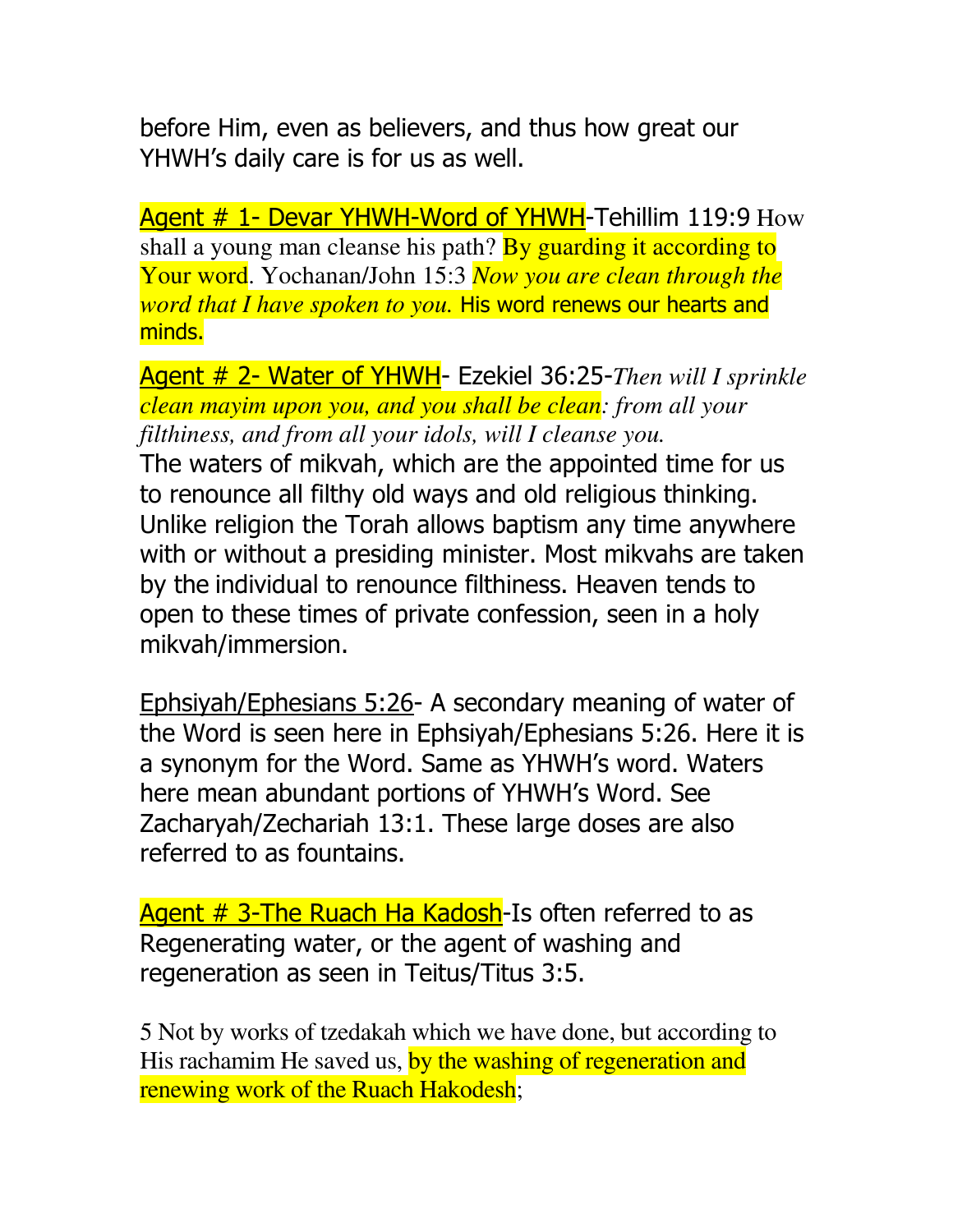Corintyah Alef-First Corinthians 6:11 And such were some of you: but you are washed, but you are kadosh, but you are declared to be a tzadik in the Name of the Master יהושע, and by the Ruach of our אלהא.

Agent # 4-Refiners Fire-Malachi 3:3 fiery trials and tests that determine our true motives, which need to be cleansed or

exposed- *And He shall sit as a refiner and purifier of silver: and He shall purify the children of Lewi, and purge them as gold and silver, that they may offer to* vuvh *an offering in tzedakah.* 

Corintyah Alef/First Corinthians 3:13 Every man's mitzvoth shall be made manifest: for the Light of Yom HaDin shall declare it, because it shall be revealed by fire; and the fire shall try every man's mitzvoth of what sort it is.

14 If any man's mitzvoth remain which he has built on, he shall receive a reward.

15 If any man's mitzvoth shall be burned, he shall suffer loss: but he himself shall be saved; as one who has been saved by a fire.

Kepha Alef/First Peter 4:12 Beloved, think it not strange concerning the fiery trials which are to test you, as though some strange thing has happened to you:

13 But gilah, in the fact that you share Moshiach's sufferings; that, when His tifereth shall be revealed, you may gilah also with exceeding simcha.

YHWH's fire will clean up your works, if they can still be cleaned up. Some who have born false witness against lifelong friends (just one such example) will find their selfrighteous reasonings and excuses consumed in fire and what they thought was a good work will be exposed as satanic.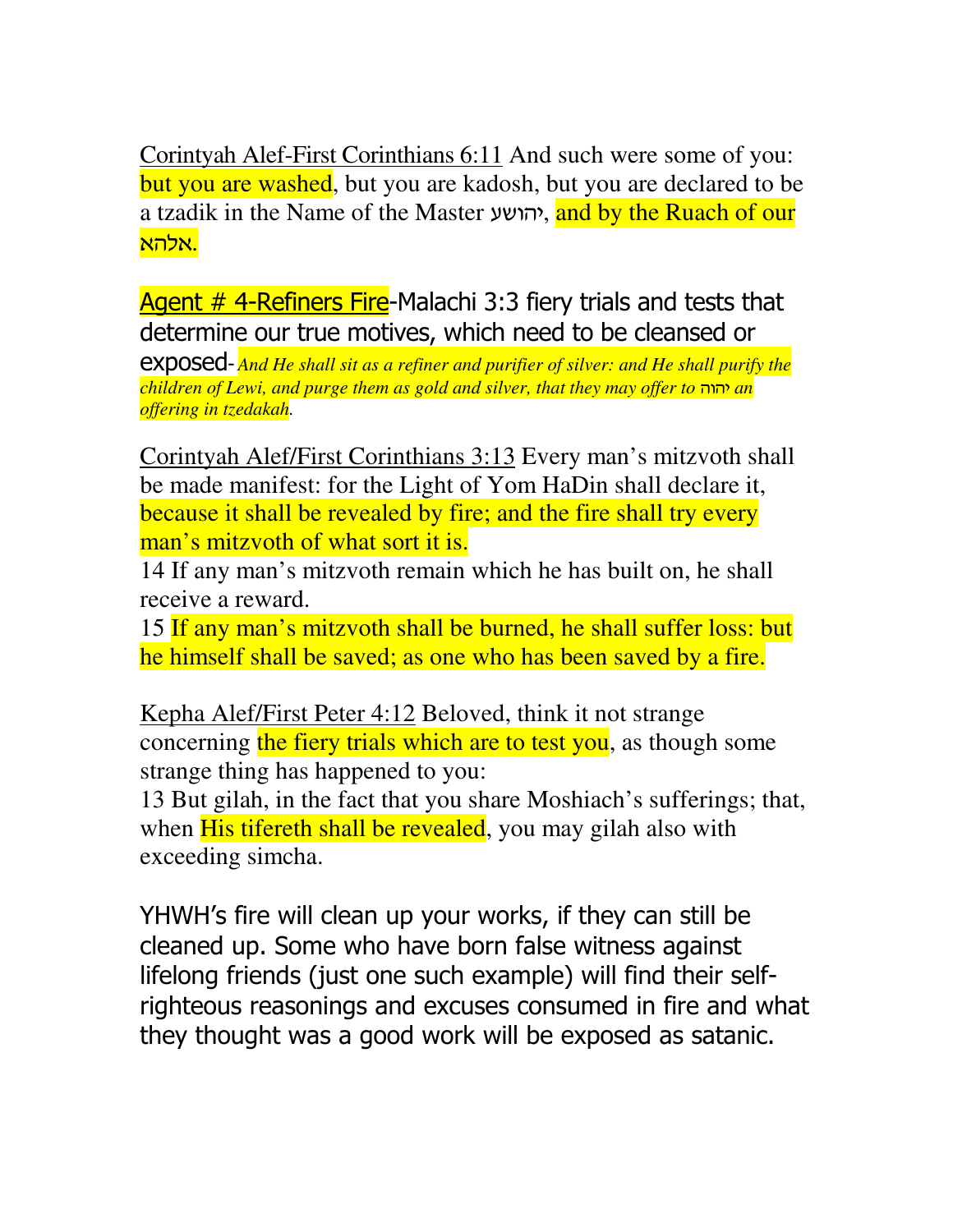**Agent # 5-Wool**- Symbolic of heavy duty divine scrubbing. Yeshayahu/Isaiah 1:18 *Come now, and let us reason together,* says vuvh: *though your sins are as scarlet, they shall be as white as snow; though they are red like crimson, they shall be as wool.* 

YHWH is willing to remove sins by digging deep with wool! Wool is a metaphor for peeling away our dirty past. That takes both time and a willing submissive patient! Wool is symbolic of tough paternal love.

Agent  $\#$  6-Hyssop-Tehillim 51:7-Purge me with hyssop, and I shall be clean: wash me, and I shall be whiter than snow.

Hyssop is symbolic of the hand of YHWH reaching out with pardon whenever we are in need of pardon.

**Agent #7- The Precious Name of Yahshua-Corintyah** Alef/First Corinthians 6:11, Maaseh Shlichim/Acts 4:12 Tehillim/Psalms 79:9 Help us, O Elohim of our Yahshua, for the tifereth of Your Name: and deliver us, and purge away our sins, for Your Name's sake [or by your Name].

The act by which we invoke Yahshua's Name is a means of, and an appeal for cleansing, which is why we are commanded to petition the Father in Yahshua's Name.

Agent #8-The Blood of Yahshua-Ivrim/Hebrews 9:14, Yochanan Alef/First John 1:7, Romiyah/Romans 5:19, Kepha Alef/First Peter 1:18-19,

Gilyahna/Revelation 1:5-And from יהושע ha Moshiach, who is the Faithful Witness, and the Bachor from the dead, and the Sar of the melechim of the olam. Unto Him that loved us, and washed us from our sins in His own dahm,